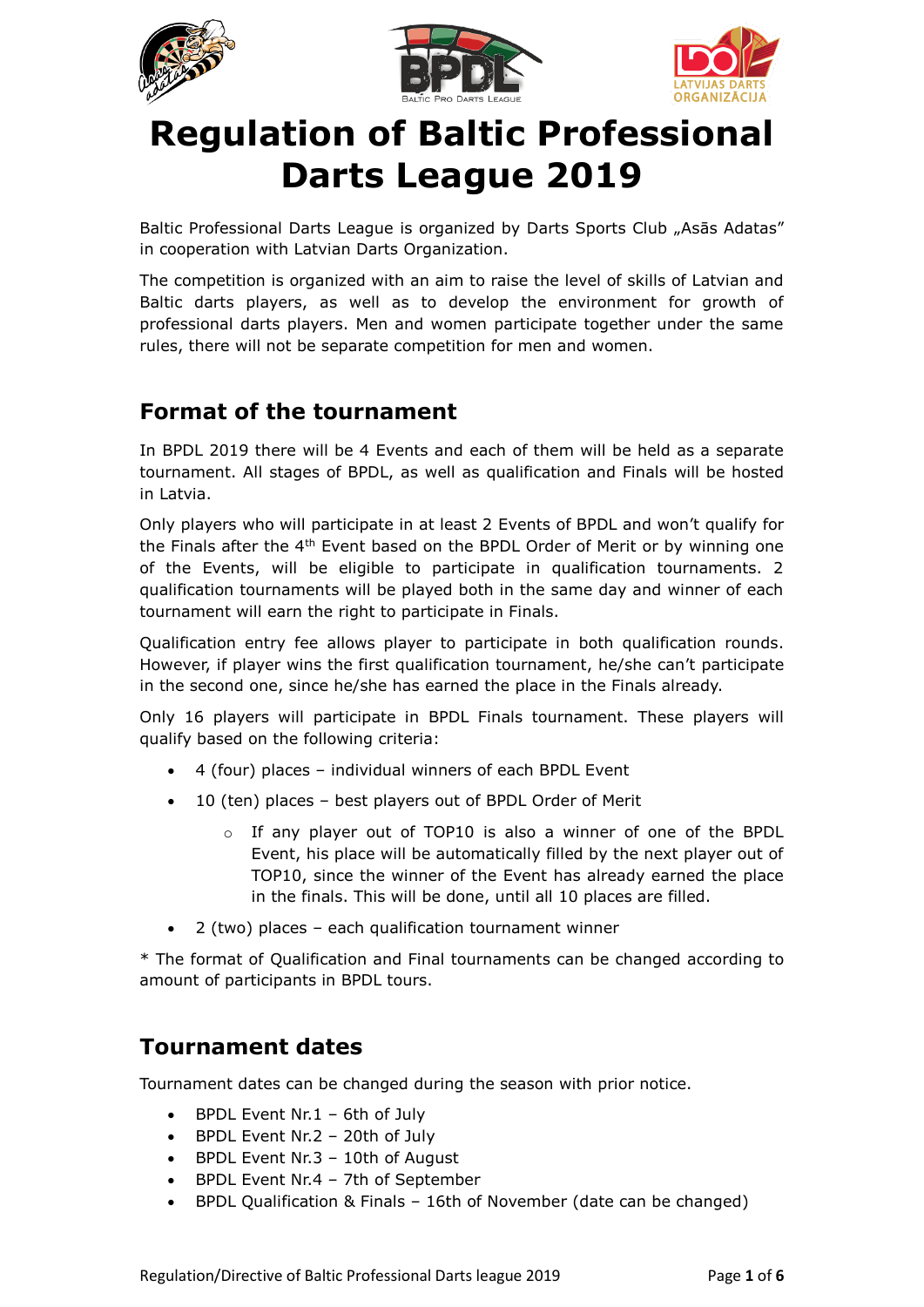





# **Participants**

To participate in the tournament, a person should have basic knowledge and skills of darts game "501" and should make himself/herself familiar and accept all the terms and conditions of BPDL tournament. Organizers hold rights to deny participation of a player in the tournament.

Only players, who agree to be filmed or broadcasted in live streams or TV and do not have any other reasons against tournament regulation, can participate in tournament.

## **Registration for tournament**

To register for BPDL Events and Qualification tournaments player needs to apply by sending an email to: [pdl@paddydarts.lv](mailto:pdl@paddydarts.lv)

In the application it needs to be mentioned specific BPDL Event in which player wants to participate, as well as players' full name and last name and a phone number through which player can be contacted in case of a need. After receiving application a player will receive confirmation e-mail. Entry fee must be paid only after receiving confirmation e-mail.

Applications for any BPDL Event or qualification tournament will be accepted no later than 2 (two) days prior to the tournament in question.

# **Entry fees**

Participation in the tournament is approved only after the entry fee has been paid.

Entry fee for any Event or Qualification tournament is **25.00** (twenty-five) EUR per participant. Participation in Finals is free of charge for players who have qualified for the tournament.

To guarantee place in BPDL Event or Qualification tournament entry fee must be payed no later than 2 (two) days prior to the tournament in question.

Entry fee must be transferred to bank account of Darts sports club "Asās Adatas".

Payment details:

**Biedriba "Sautrinu Mesanas Sporta Klubs Asas Adatas"**

Reg. no.: 40008164157 Swedbank A/S, HABALV22, IBAN: LV26HABA0551032508032

In the payment details please provide the **player's first name, last name and the BPDL Event you are paying for.**

Entry fee is not refunded if a player doesn't come to tournament.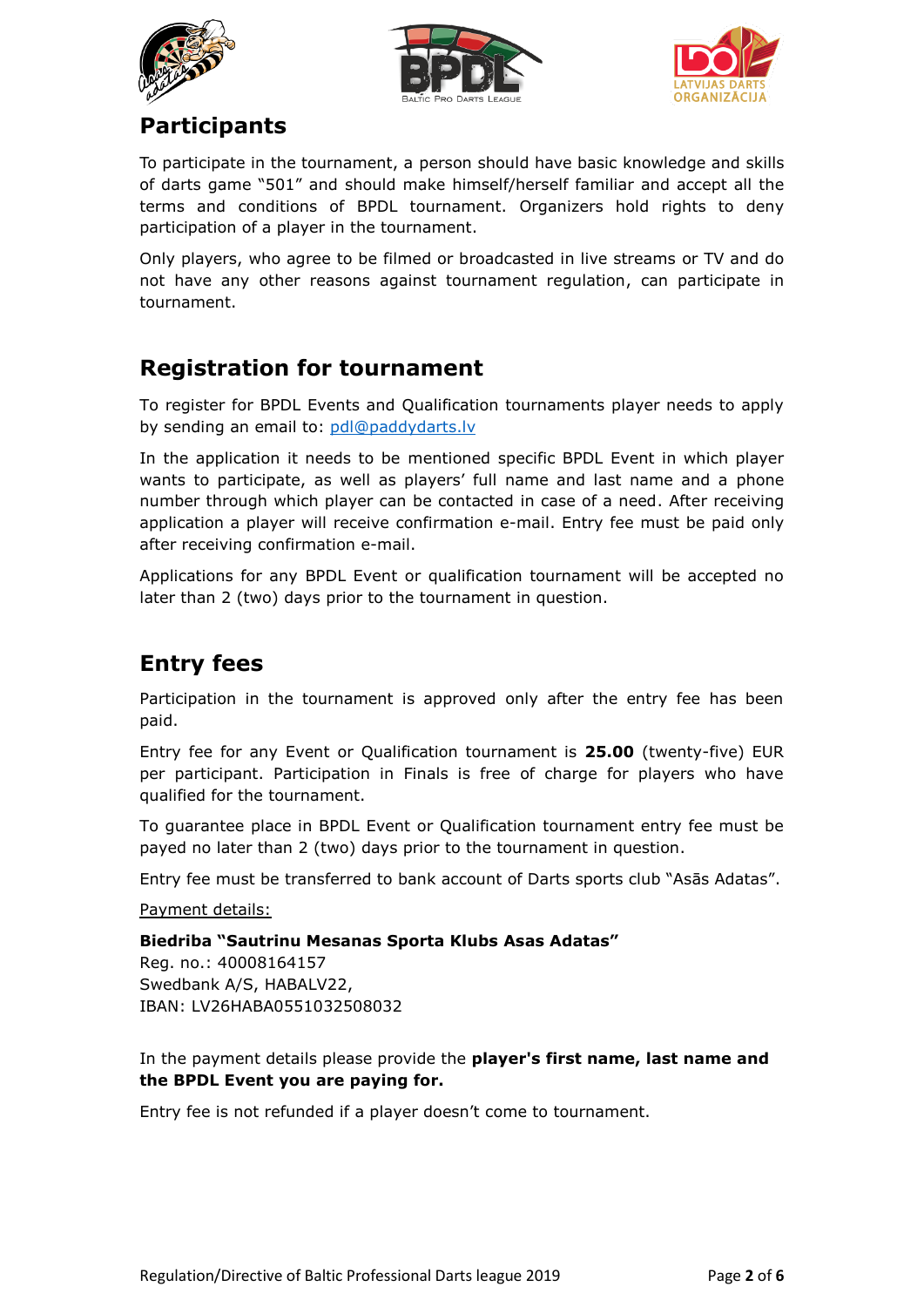





## **Order of play and seeding**

All games in BPDL take place under single knock-out system and the game "501" with single start and double-out is played.

The player to throw first for the game is determined by throwing to the bull before start of the game (see regulation point Nr. 5 Start and finish). If result is tie, in the final leg player, who started the game, will throw first.

After the break when the marker/official of the tournament has announced the continuation of the game, each player is allowed 6 (six) warm-up darts before they restart the game.

#### **BPDL Events will be played by following format:**

- In BPDL Event nr.1 up to 4 (four) players will be seeded based on the Order of Merit of BPDL 2018. All other players will participate in a random draw.
- Starting with BPDL Event nr.2 seeded 2(two), 4(four) or 8(eight) players will be seeded based on the Order of Merit 2019. All other players will participate in a random draw.
- Seeding will be done following the principle 1-8, 4-5, 2-7, 3-6 play-off draw brackets, depending on the number of participants.
- All games up to quarterfinals (including) will be played until 6 (six) leg victory - "best of 11 legs". The decisive leg is started by the player who started the first leg. These games are played without breaks.
- Semifinals are played until 7 (seven) leg victory "best of 13 legs". There is one 5-minute break after the  $6<sup>th</sup>$  leg. The decisive leg is started by the player who started the first leg. Time is taken by the referee.
- Final is played until 8 (eight) leg victory "best of 15 legs". After every 5 legs there is a 5-minute break (2 breaks in total). Time is taken by referee.
	- $\circ$  In the case of a result is 7:7, the 15<sup>th</sup> leg is final and decisive leg to be played. The decisive leg is started by the player who started the first leg.

#### **BPDL Qualification tournaments will be played by following format:**

- Both Qualification tournaments will take place in the same day. All players will participate in the blind draw.
- All games up to the semifinal (including) will be played until 6 (six) leg victory – "best of 11 legs". The player who started the game will start the final  $11<sup>th</sup>$  leg. These games are played without breaks.
- Final is played until 7 leg victory "best of 13 legs". The player who started the game will start the final  $11<sup>th</sup>$  leg. This game is played without breaks.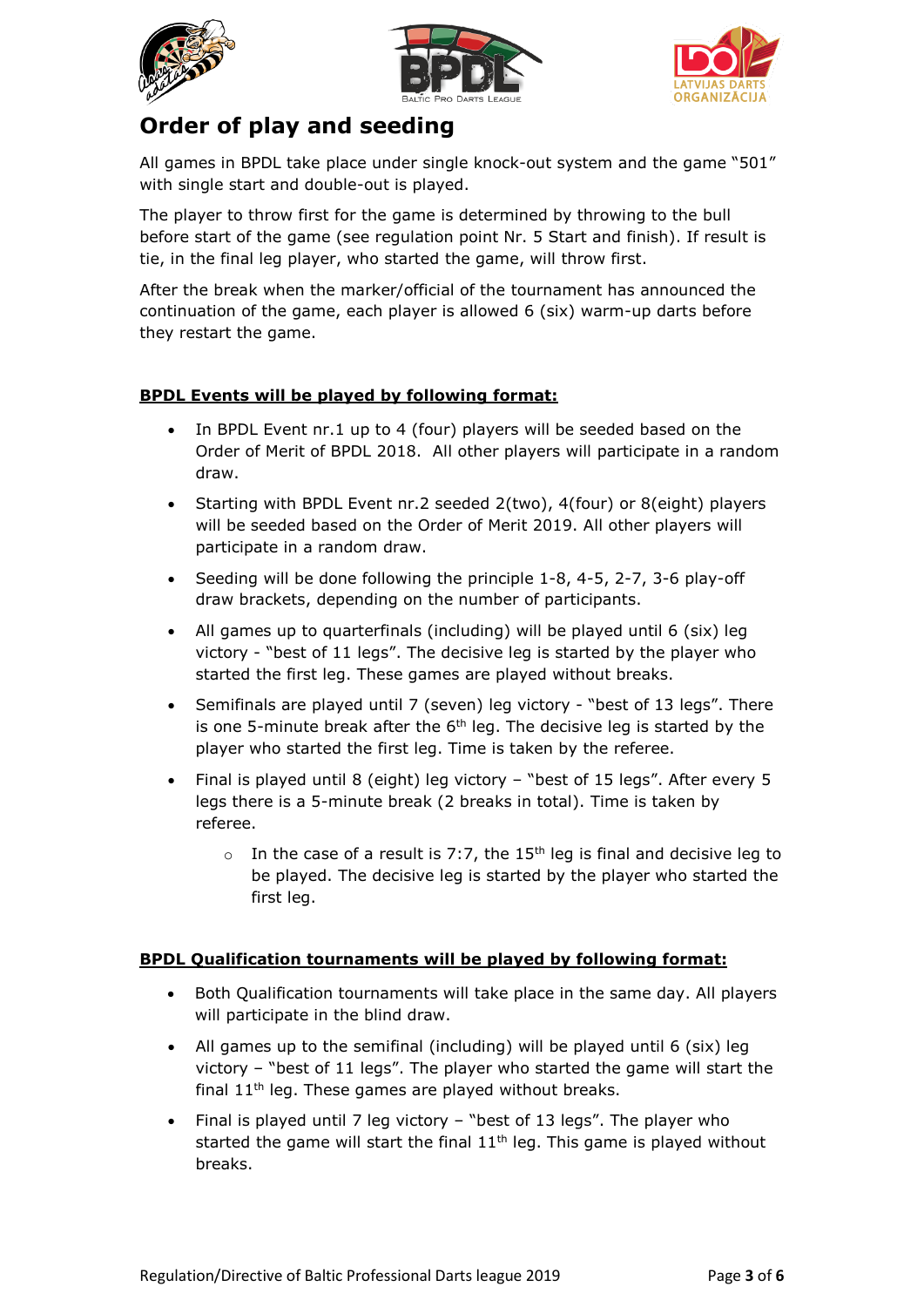





#### **BPDL Final will be played by following format:**

- Participants of the Finals (format can be changed depending on the number of participants in BPDL):
	- $\circ$  4 (four) places individual winners of each BPDL Event
	- $\circ$  10 (ten) places best players out of BPDL Order of Merit
		- If any player out of TOP10 is also a winner of one of the BPDL Event, his place will be automatically filled by the next player out of TOP10, since the winner of the Event has already earned the place in the finals. This will be done, until all 10 places are filled.
	- $\circ$  2 (two) places each qualification tournament winner
- 8 (eight) best players based on BPDL Order of Merit after 4 Events will be seeded following the principle 1-8, 4-5, 2-7, 3-6.
- Next 6 (six) players based on BPDL Order of Merit after 4 Events and 2 (two) Qualification round winners will be participate in a random draw to determine their opponent for the quarter-finals' game.
- "Last 16" games are played until 7 (seven) leg victory "best of 13 legs". There is one 5-minute break after the 6th leg. The player who started the game will start the final  $13<sup>th</sup>$  leg. Time is taken by the referee.
- Quarter-finals are played until 8 (eight) leg victory "best of 15 legs". After every 5 legs there is a 5-minute break (2 breaks in total). The player who started the game will start the final  $15<sup>th</sup>$  leg. Time is taken by referee.
- Semifinals are played until 9 leg victory "best of 17 legs". After every 5 legs there is a 5-minute break (2 breaks in total). The player who started the game will start the final  $17<sup>th</sup>$  leg. Time is taken by referee.
- Final is played until 10 (ten) leg victory "best of 19 legs". After every 5 legs there is a 5-minute break (3 breaks in total).
	- $\circ$  In case of a result 9:9, the player who started the game will start the final 19<sup>th</sup> leg.

#### **BPDL Final draw and seeding table:**

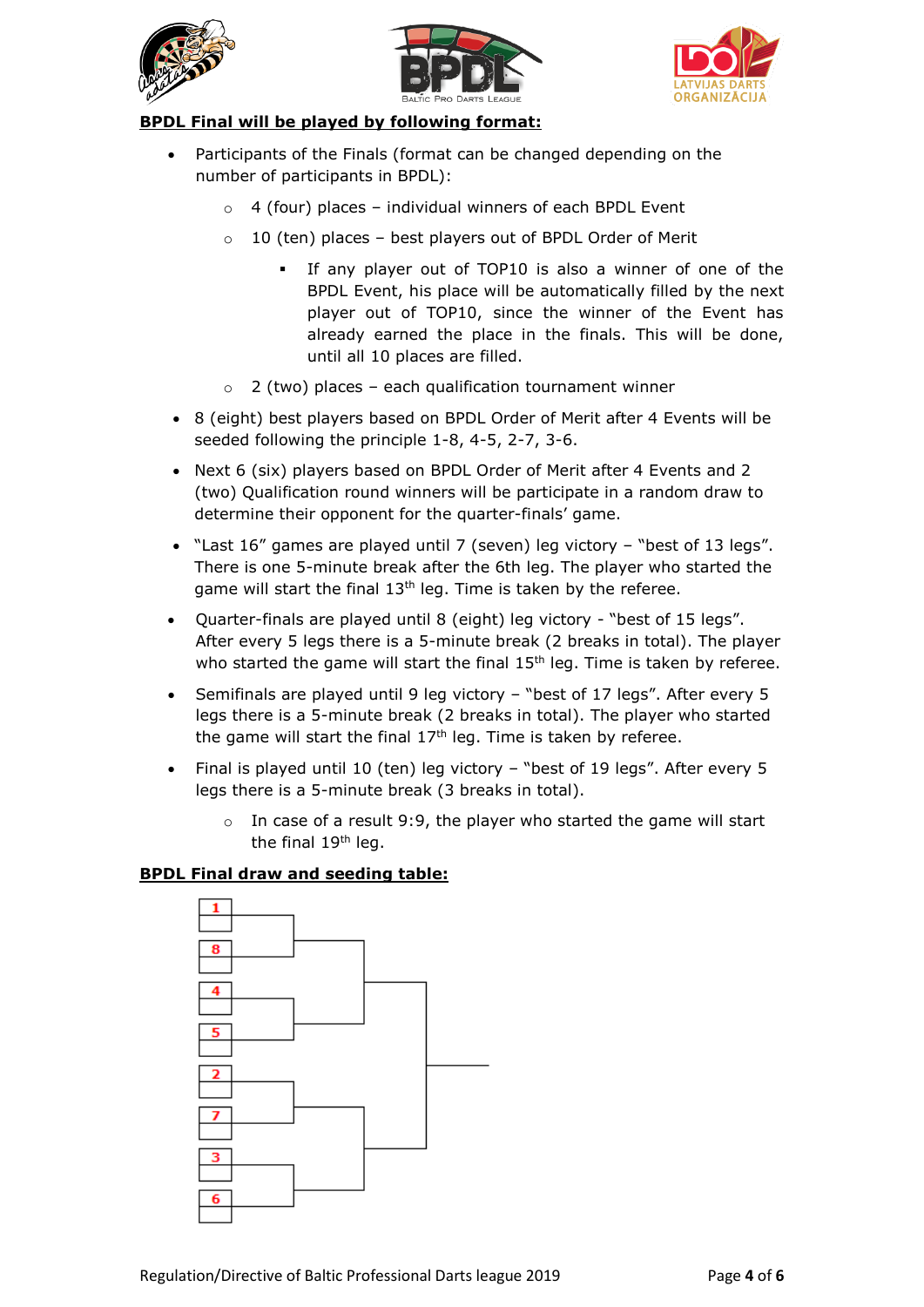





# **Prize fund:**

Prize fund for BPDL Events and Finals tournament is gathered from players entry fees for each Event and Qualification tournaments.

Every players entry fee is divided by following principle:

- 20.00 EUR covers BPDL Events prize fund and organization expenses
- 5.00 EUR goes to BPDL Finals tournament prize fund

BPDL organizers additionally will add 150.00 EUR to each Event prize fund and 100.00 EUR to BPDL Finals tournament prize fund.

The prize fund is determined by the minimum number of players for each Event based on table: "Distribution of the prize fund according to the number of players".

Qualification tournament entry fee is divided as follows: 20.00 EUR covers BPDL Finals tournament prize fund and 5.00 EUR cover organization costs.

4 (four) or 8 (eight) best players will be awarded with money prizes at BPDL Finals tournament. There will be no organizational expenses deducted from final tournament prize fund.

| <b>Number of</b><br>players |     | <b>Final prize</b><br>fund |     | <b>Prize fund</b> | Distribution of the prize fund by place |                                  |     |          |          |
|-----------------------------|-----|----------------------------|-----|-------------------|-----------------------------------------|----------------------------------|-----|----------|----------|
| From                        | To  | <b>From</b>                | To  |                   |                                         | 1. place $ 2.$ place $ 3.$ place |     | 5. place | 9. place |
| 5                           | 8   | 25                         | 40  | 175               | 80                                      | 45                               | 25  |          |          |
| 9                           | 12  | 45                         | 60  | 235               | 110                                     | 65                               | 30  |          |          |
| 13                          | 16  | 65                         | 80  | 295               | 140                                     | 75                               | 40  |          |          |
| 17                          | 20  | 85                         | 100 | 355               | 180                                     | 85                               | 45  |          |          |
| 21                          | 24  | 105                        | 120 | 415               | 215                                     | 100                              | 50  |          |          |
| 25                          | 28  | 125                        | 140 | 475               | 215                                     | 100                              | 50  | 15       |          |
| 29                          | 32  | 145                        | 160 | 535               | 235                                     | 110                              | 55  | 20       |          |
| 33                          | 36  | 165                        | 180 | 595               | 250                                     | 125                              | 60  | 25       |          |
| 37                          | 40  | 185                        | 200 | 655               | 270                                     | 135                              | 65  | 30       |          |
| 41                          | 44  | 205                        | 220 | 715               | 290                                     | 145                              | 70  | 35       |          |
| 45                          | 48  | 225                        | 240 | 775               | 310                                     | 155                              | 75  | 40       |          |
| 49                          | 56  | 245                        | 280 | 835               | 330                                     | 165                              | 80  | 45       |          |
| 57                          | 64  | 285                        | 320 | 955               | 330                                     | 165                              | 80  | 45       | 15       |
| 65                          | 70  | 325                        | 350 | 1075              | 370                                     | 175                              | 85  | 50       | 20       |
| 71                          | 86  | 355                        | 430 | 1165              | 380                                     | 185                              | 90  | 55       | 25       |
| 87                          | 102 | 435                        | 510 | 1405              | 500                                     | 225                              | 100 | 60       | 30       |
| 103                         | 128 | 515                        | 640 | 1645              | 600                                     | 255                              | 125 | 65       | 35       |

#### **Distribution of the prize fund according to the number of players (EUR)**

Income tax 23% will be deducted from non-residents money prizes.